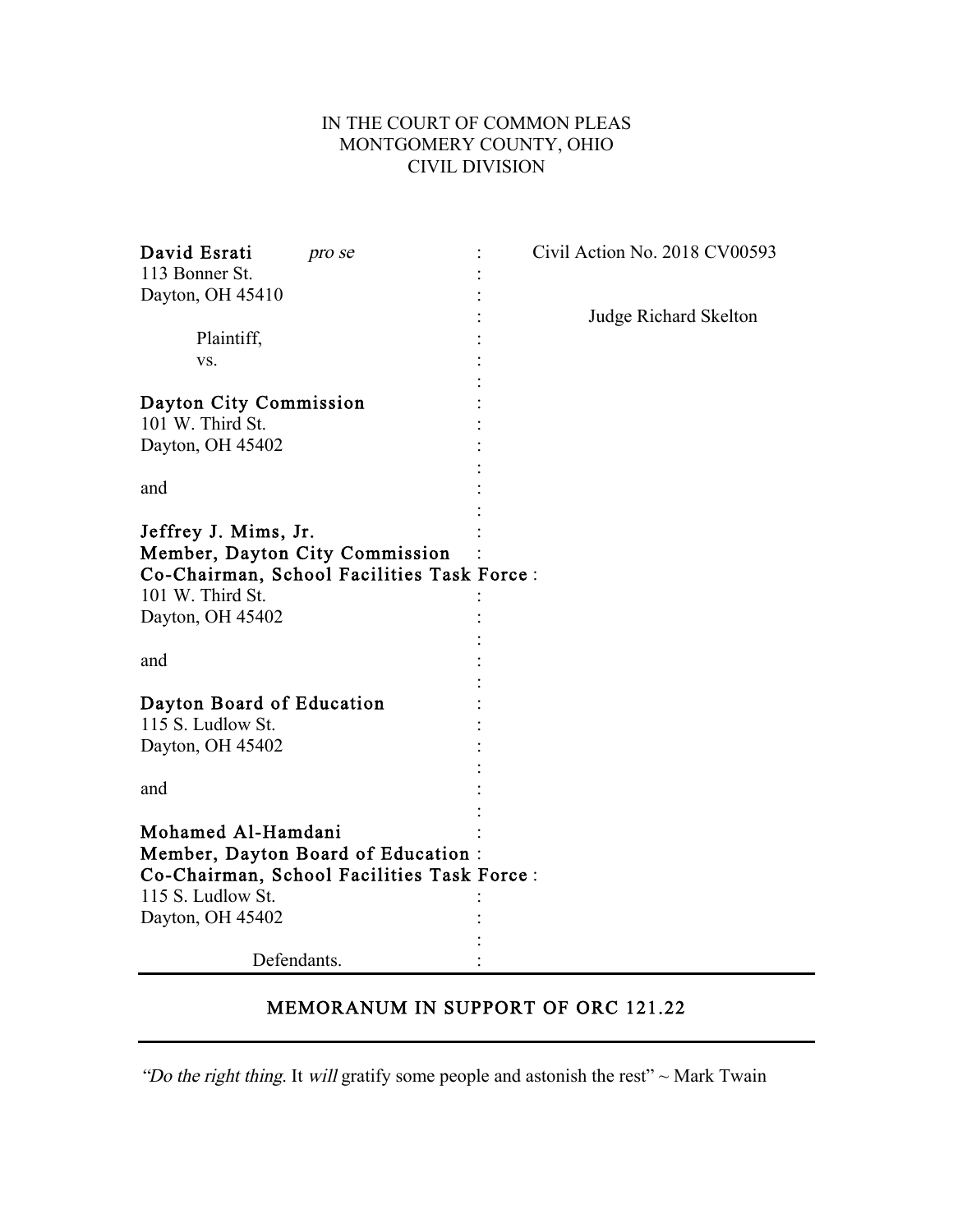"Our life is frittered away by detail. Simplify, simplify, simplify!"  $\sim$ Henry David Thoreau

To the court, the basic premise of Ohio's Sunshine Laws is that these laws protect the people by allowing them to watch and record the workings of our government. And, while many believe we live in a democracy, any student of politics or the law, know that that we really live in is a representative republic. In order for those who are chosen, either by vote, or by those we have elected, decision making for the people they represent, there never should be any question of the basic fundamental right to observe, record and sometimes contribute to the decision making process.

I am by far, not the first champion of open meetings, or the right to observe the workings of government or their appointed bodies:

"Publicity is justly commended as a remedy for social and industrial diseases. Sunlight is said to be the best of disinfectants; electric light the most efficient policeman." -- Louis D. Brandeis, "What Publicity Can Do," Harper's Weekly, Dec. 20, 1913, reprinted in Louis D. Brandeis, Other People's Money and How The Bankers Use It, 92 (1932).

"Excessive administration secrecy... feeds conspiracy theories and reduces the public's confidence in government." Sen. John McCain, candidate for US president, 2008.

The plaintiff, a common citizen, filed an injunction (which I thought was the only thing necessary after reading ORC 121.22) and then was told to file a Temporary Restraining Order by your honor to follow Rule 65, we have a situation where either the law is unclear, or that the system has evolved to serve lawyers.

That the defense chose, on short notice, to send four attorneys to respond to these two filings is the first indication that this case merits the court to err to the side of Ohio Revised Code 121.22 and not overly complicate matters by involving Rule 65.

That you, Judge Skelton, opened the hearing suggesting that ORC 121.22, which contains remedies, was all that was needed to decide this issue and allow us to proceed is what this Memorandum is provided to support.

In the handbook that is supplied by the State Attorney General, the very first statement speaks to this:

## "Dear Ohioans,

My number one priority as Attorney General is to protect Ohio families. My office does this in a variety of ways, but one important way is by fostering a spirit of open government and by promoting Ohio's Public Records Law and Open Meetings Law. Together, these laws are known as the "Ohio Sunshine Laws," and they are among the most comprehensive open government laws in the nation."

If these laws are in fact "among the most comprehensive open government laws in the nation" there would be a direct reference to Rule 65 in the statute, however, unfortunately for the defense, there is not.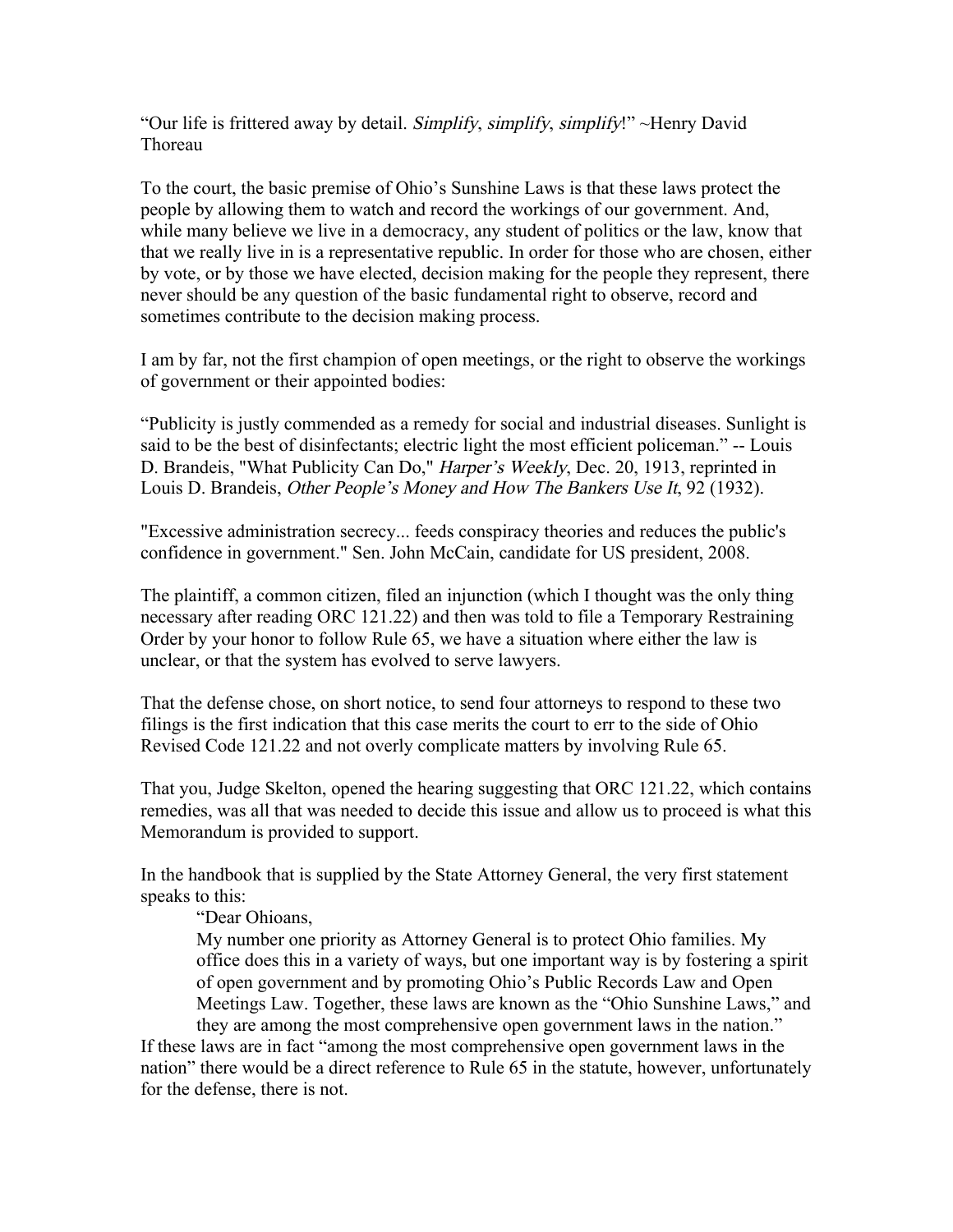As this law stands, there are already significant insufferable barriers built into the statute to preclude common citizens from seeking justice when those who have been given the public trust to conduct the publics business break the open meetings laws.

The first barrier is that remedy requires a court action, instead of turning to a state funded "Open Government Unit" that would expertly aide citizens who have legitimate question as to if the people they elect are doing the right thing. After much research, it turns out that an "Open Government Unit" does actually exist, but that I only found it via nonofficial documents on non-government sites:

The Open Government Unit can be reached at: Ohio Auditor of State's Office, Open Government Unit 88 East Broad Street, 5th Floor, Columbus, Ohio 43215 Phone: (800) 282-0370 Website:http://www.auditor.state.oh.us/OGU/Default.htm

"No state or local governmental official is authorized to bring legal action to enforce the Act in Ohio. However, if a suit by a member of the public results in an injunction against a public body, the Attorney General or prosecuting attorney is responsible for bringing an action against officials who violate the injunction." ~cite THE CITIZEN ADVOCACY CENTER'S GUIDE TO THE OHIO PUBLIC RECORDS LAW AND OHIO OPEN MEETINGS ACT (Issued 12/08) Citizen Advocacy Center pg 10-11 [ATTACHMENT 1]

The "Open Government Unit" is not mentioned in ORC 121.22 and only is listed as a supplier of *paper copies of this publication* on page iii of the Sunshine Laws Manual 2017 version.

Courts and the law, are generally things that normal citizens do their most to avoid. The closest they voluntarily get to courts and the law is television docudramas (showing my age here) like LA Law or The Good Wife, where everything gets neatly tied up in an hour (with commercial interruption) and the good guys win by their superior use of the tools of law.

There is no built in template to Microsoft word to draft a legal filing (although some are available online). There is no easy way to file the brief in Montgomery County online (the instructions run 35 pages) and the account setup takes over 24 hours and human intervention. The filing fee is \$330.50, an amount that many of Dayton's citizens can't raise to post bond so their loved ones can get out of jail so they won't lose their jobs.

I can also, from personal experience, say that the prospect of sitting in court, facing 4 well trained lawyers (3 of which ostensibly work for the people) attacking you, is not an experience most would run toward with open arms.

Putting that all aside, it was made painfully clear as I attempted to file the original injunction in person at the Clerks desk, it was suggested that when I presented a case with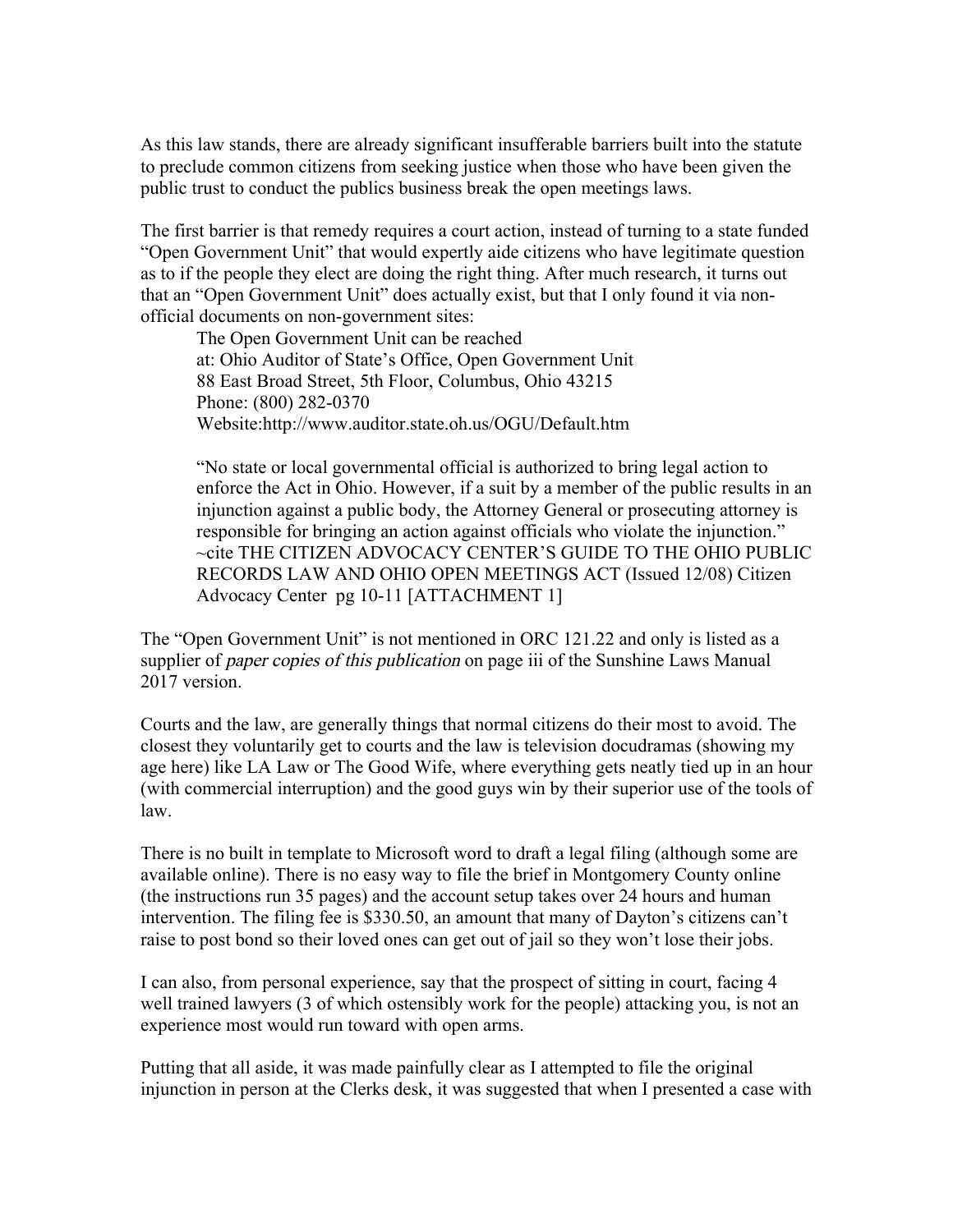a prayer of only \$500, that I file in Dayton Municipal Court, where the fee is considerably less, and would have caused a failure in process that would have further delayed my need for immediate injunctive relief. The system is rigged at every level against the common citizen it is supposed to protect.

The biggest problem with ORC 121.22 is not if Rule 65 or ORC 121.22 is applied, it is that the amount of the "civil forfeiture" \$500, may have seemed like a lot of money in 1954 when it was adopted, but it has not kept up with inflation. According to the Bureau of Labor Statistics inflation calculator, this amount in Dec of 2017 should be \$4,582.23 I would also claim that the use of the words ""That it enjoins to pay a civil forfeiture of five hundred dollars to the party that sought the injunction" is obfuscation by the statute, using the archaic "enjoins" as well as the term "civil forfeiture" which is now synonymous with government seizing assets thought to be derived through illegal activity- instead of saying "The court shall order the public body to pay \$500 for each infraction of the law to the plaintiff." I thank the judge for asking us to respond to his inquiry via a pen instead of a shovel. And while this filing may be longer than he expected, I consider the shovel as a tool to clear stables, and a pen, a tool to change the course of history. In my view, legalese is the enemy of clarity.

Mr. David Mellinkoff's (died Dec 31, 2000, age 85) fought a long battle against legalese. He once wrote, '"The most effective way of shortening law language is for judges and lawyers to stop writing.'' As a writer by profession, I agree (not concur).

The question of if we count each infraction, such as not posting public notice, an agenda, refusing to answer questions, refusing to notify, refusing cameras, refusing audio recording, refusing entrance, etc. counts as fineable isn't clear except in the previously cited Citizens Advocacy Centers Guide pg 11 [ATTACHMENT 1]:

If the court finds a violation by the public body, the Act establishes that the court must order it to pay the plaintiff a \$500 civil forfeiture fine. The public body defendant must pay a civil forfeiture for each violation.

The Secretary of State includes a legal glossary at the beginning of his handbook: "When learning about the Ohio Sunshine Laws, you may confront some legal terms that are unfamiliar to you. Below are the more common terms used in this handbook."

It does include the definition of Injunction-

An injunction is a court order commanding that a person act or cease to act in a certain way. For instance, a person who believes a public body has violated the Open Meetings Act will file a complaint seeking injunctive relief. The court may then issue an order enjoining the public body from further violations of the act and requiring it to correct any damage caused by past violations.

## And of Pro Se:

"The term means "for oneself," and is used to refer to people who represent themselves in court, acting as their own legal counsel."

Missing is any mention of "Rule 65" – in the WHOLE 244 page manual.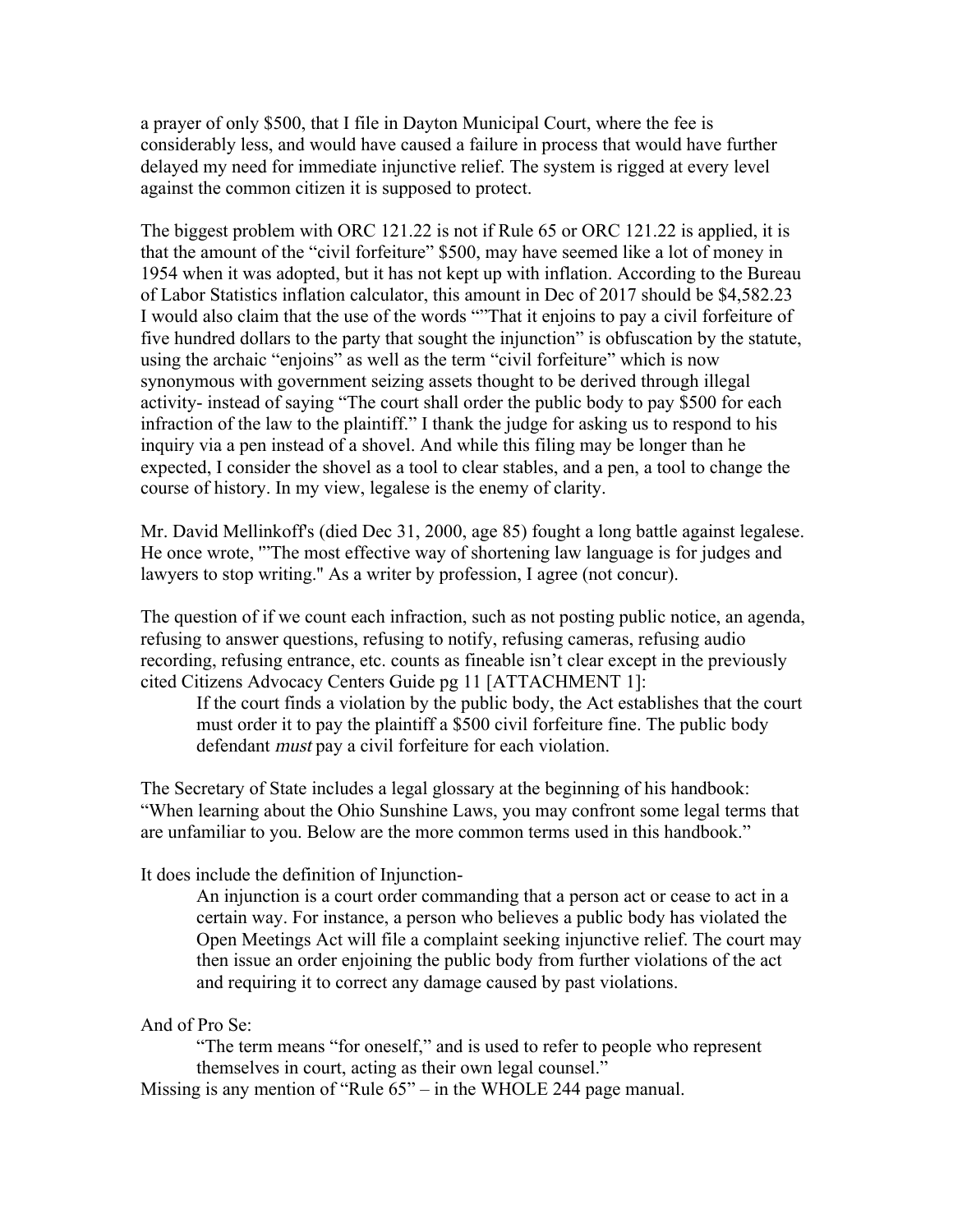Following the third paragraph, I came to this court to seek to stop actions of a committee tasked to close public school buildings all located in minority neighborhoods in Dayton. A city that was only recently released from a federal desegregation order that was blamed for "white flight" and a population loss of over 100,000. A normal person would believe that these instructions clearly state a course of action (emphasis added by me):

If any person believes that a public body has violated the Open Meetings Act, that person may file an action in a common pleas court to compel the public body to obey the Act. If an injunction is issued, the public body must correct its actions and pay court costs, a fine of \$500, and reasonable attorney fees subject to possible reduction by the court. If the court does not issue an injunction, and the court finds the lawsuit was frivolous, it may order the person who filed the suit to pay the public body's court costs and reasonable attorney fees.  $Any$ formal action of a public body that did not take place in an open meeting, or that resulted from deliberations in a meeting improperly closed to the public, or that was adopted at a meeting not properly noticed to the public, is invalid. A member of a public body who violates an injunction imposed for a violation of the Open Meetings Act may be subject to removal from office.

The instructions say "File an action to compel" and asking for an "Injunction." No mention of a Temporary Restraining Order, or Rule 65.

Note the clarity of the handbook vs ORC 121.11 where it's called a fine, not a civil forfeiture. Also note, the inclusion in this clear language of the "removal from office" remedy. Unfortunately, despite it being clearly stated in the ORC, as well as a remedy in four other states it appears as of 2003, to be rare:

Only a handful of state laws enable a politician who wrongly closes a public meeting to be removed from office or for a recall election to be held… Arizona, Georgia, Hawaii, Minnesota and Ohio -- openness advocates in only one state can recall the law ever being used successfully, and then only once. The Minnesota Supreme Court in 1994 ordered that the mayor of Hibbing and two city council members be removed from office for at least three separate and intentional violations of the open meetings law. A district court and an appeals court had refused to apply the law that said after a third violation an official "shall forfeit any further right to serve." (Claude v. Collins)

[https://www.rcfp.org/browse-media-law-resources/news-media-law/news-media](https://www.rcfp.org/browse-media-law-resources/news-media-law/news-media-and-law-summer-2003/violating-government-access)[and-law-summer-2003/violating-government-access](https://www.rcfp.org/browse-media-law-resources/news-media-law/news-media-and-law-summer-2003/violating-government-access)

Violating government-access laws rarely results in punishment for the offenders. From the Summer 2003 issue of The News Media & The Law, page 22. [ATTACHMENT 2]

The very next line in the Handbook:

Like the Public Records Act, the Open Meetings Act is intended to be read broadly in favor of openness.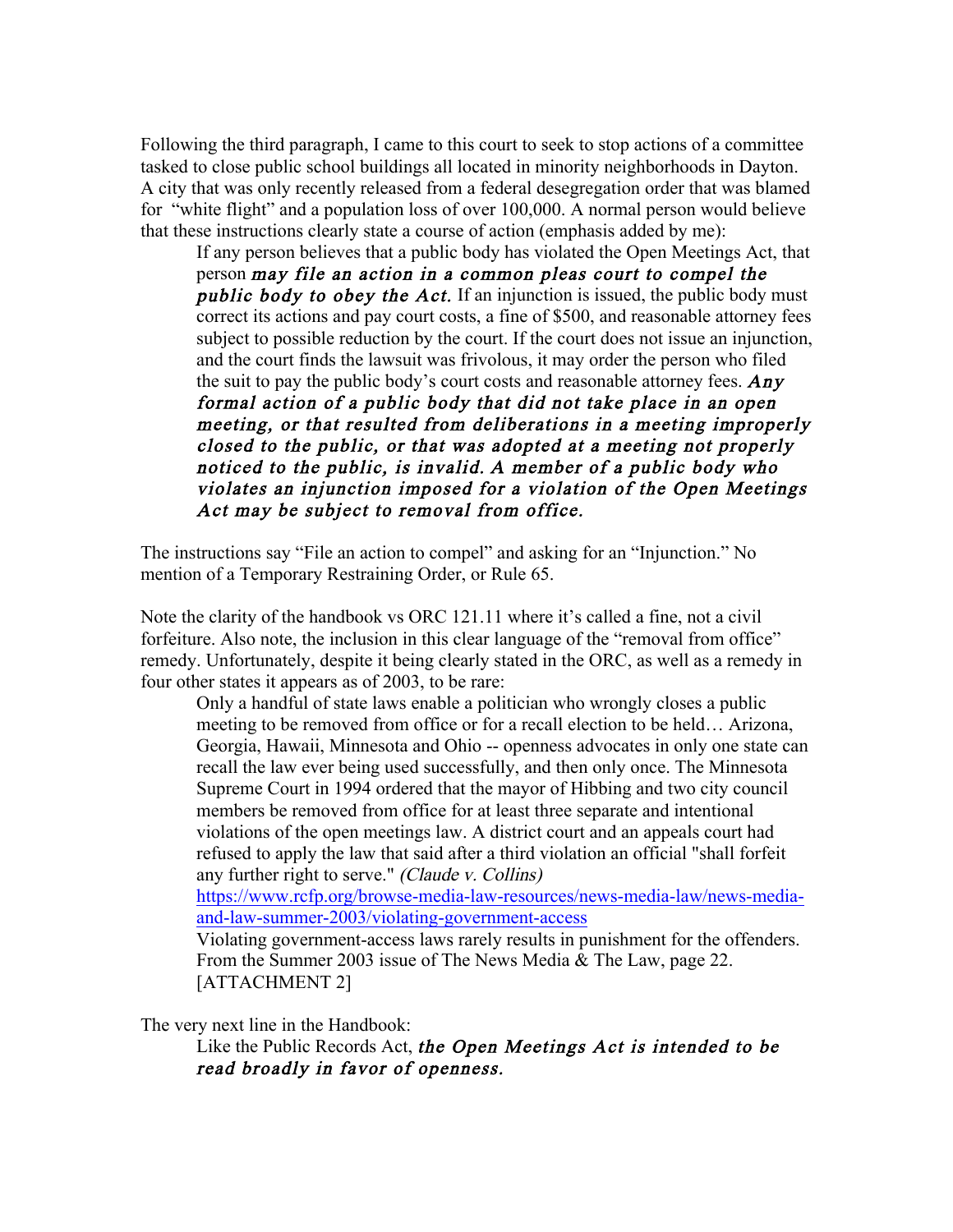To be read broadly, means that not only are the instructions in ORC 121.22 specific in nature, making no mention of Rule 65, it means that the injunctive powers of the court are to be, in essence, to do the right thing, without getting contorted by other rules or law.

Remember the Attorney Generals first words in the handbook:

"one important way is by fostering a spirit of open government" – using the words "spirit of open government" instead of the word "rules or laws" puts the responsibility of enforcing these laws at a higher plane than arguing language - it speaks to the overriding importance, above even the written law, as if ordered by yet a higher power, as in the way we back our money with "In God we trust" despite the Establishment Clause of the First Amendment.

It is clear, that the attempt by the defense to use Rule 65, (and citing rule 12, instead of just saying "motion to dismiss") are done to incur additional costs, time, effort and to add complexity to what should be a simple action by the plaintiff. It is this very abuse of the law that stops most common citizens from filing injunctions to enforce the Sunshine laws in the first place.

The defendant additionally stacked the deck against the plaintiff by showing up in court with four attorneys, knowing that the courts could;

"order the person who filed the suit to pay the public body's court costs and reasonable attorney fees."

Once again, the law favors the politicians who break the law with the unlimited resources of a tax-dollar funded defense. It is inherently unfair that the pro se plaintiff, is not entitled to reasonable attorney fees to be paid to them, since they assume the risk of being charged back for the defenses services of 4 attorneys, and court costs.

I humbly and respectfully ask that the judge not only rule that ORC 121.22 is in fact all that the citizen should have to read and follow to enter into this litigation, that the defense be forced to endure the same burdens of the plaintiff if they are found to be using the tax payers good will and money, to unfairly burden the plaintiff with frivolous requests.

This has been tested before in Doran v. Northmont Board of Education, 2003-Ohio-4084 which again, uses a bunch of legalese instead of simple language to say that the General Assembly didn't make up 121.22 for giggles, or to be questioned on it's legitimacy as a standalone law:

{¶14} It has long been established in Ohio that "when a statute grants a specific injunctive remedy to an individual or to the state, the party requesting the injunction 'need not aver and show, as under ordinary rules in equity, that great or irreparable injury is about to be done for which he has no ad equate remedy at law.'" Ackerman v. Tri-City Geriatric & Health Care, Inc. (1978), 55 Ohio St.2d 51, 56, 378 N.E.2d 145, quoting Stephan v. Daniels (1875), 27 Ohio St. 527, 536. See, also, Mid-America Tire, Inc. v. PTZ Trading Ltd., 95 Ohio St.3d 367, 2002- Ohio-2427, 768 N.E.2d 619, ¶ 75. In Ackerman, the Supreme Court of Ohio held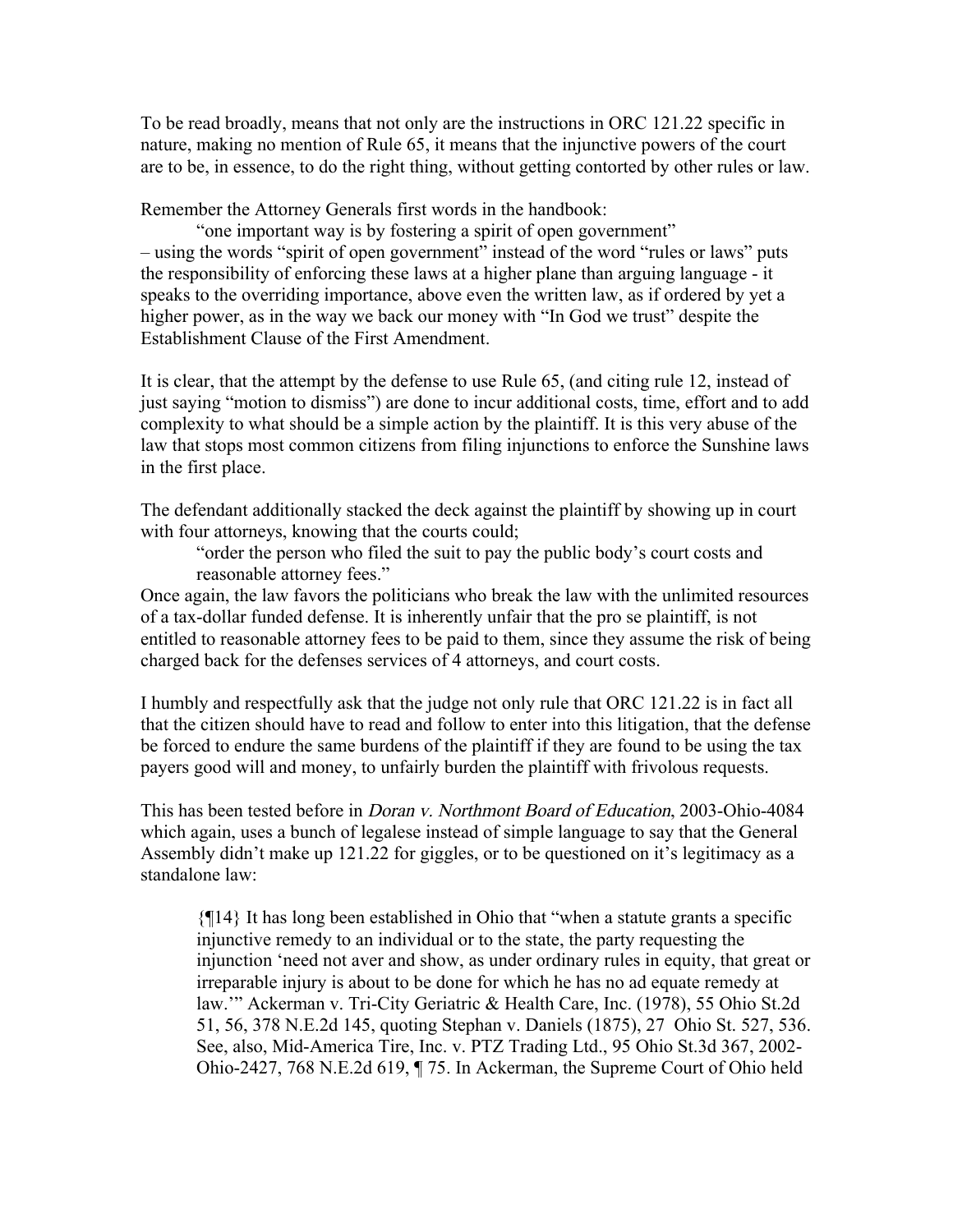that a balancing of equities was neither necessary nor permissible where an injunction was provided for by statute.

Ackerman, supra, at 58. In so holding, the court stated: "Unlike equitableinjunction actions which were developed in response to a rigid and often inadequate common-law system for redressing non-violent wrongs suffered by one individual at the hands of another, [the statute at issue] was designed by the General Assembly to benefit society by proscribing behavior \* \* \* which the General Assembly has determined not to be in the public interest. It would, therefore, be redundant to require the [person seeking an injunction] to show irreparable damage or lack of an adequate legal remedy once he has already proved that the conditions which the General Assembly has deemed worthy of injunctive relief exist." Id. at 57. …

It would seem to follow, therefore, that the General Assembly does not overstep its authority by simply stating that the trial court shall issue an injunction where the statutory conditions are met, even though such a provision does not allow the trial court to engage in a balancing of equitable considerations.

It is also abundantly clear that the defenses attorney's knew before the bus tour began, that there were indeed possible violations, enough so that the City Attorney recommended that no city employees enter the buildings (Jeff Mims and John Gower didn't enter), and that the School attorney warned at least one board member, Mohamed Al-Hamdani, (an attorney) and he chose to exit the bus en-route to the tours first destination. That the rest continued on, construes a violation worthy of the sought injunction.

That the defense claims that this issue of a Rule 65 TRO is now moot, since the violations have already taken place, and believe that this case has no merit, and that a promise to proceed according to ORC 121.22 will somehow make things right, is incredulous.

The law clearly states that a violation can be challenged up to TWO YEARS after the fact:

"An action under division  $(I)(1)$  of this section shall be brought within two years after the date of the alleged violation or threatened violation. Upon proof of a violation *or threatened violation* of this section in an action brought by any person, the court of common pleas shall issue an injunction to compel the members of the public body to comply with its provisions." ~section I, 1.

Note that even the threat of violation, allows a plaintiff to bring action.

And, in Gannett Network, Inc. v. Bd. of Edn., 534 N.E.2d 1239 (Ohio Ct. App. 1988) the ruling was:

A violation of the Sunshine Law cannot be "cured" by subsequent open meetings if the public body initially discussed matters in executive session that should have been discussed before the public.

The defenses request to set aside both the TRO and injunctive relief is moot.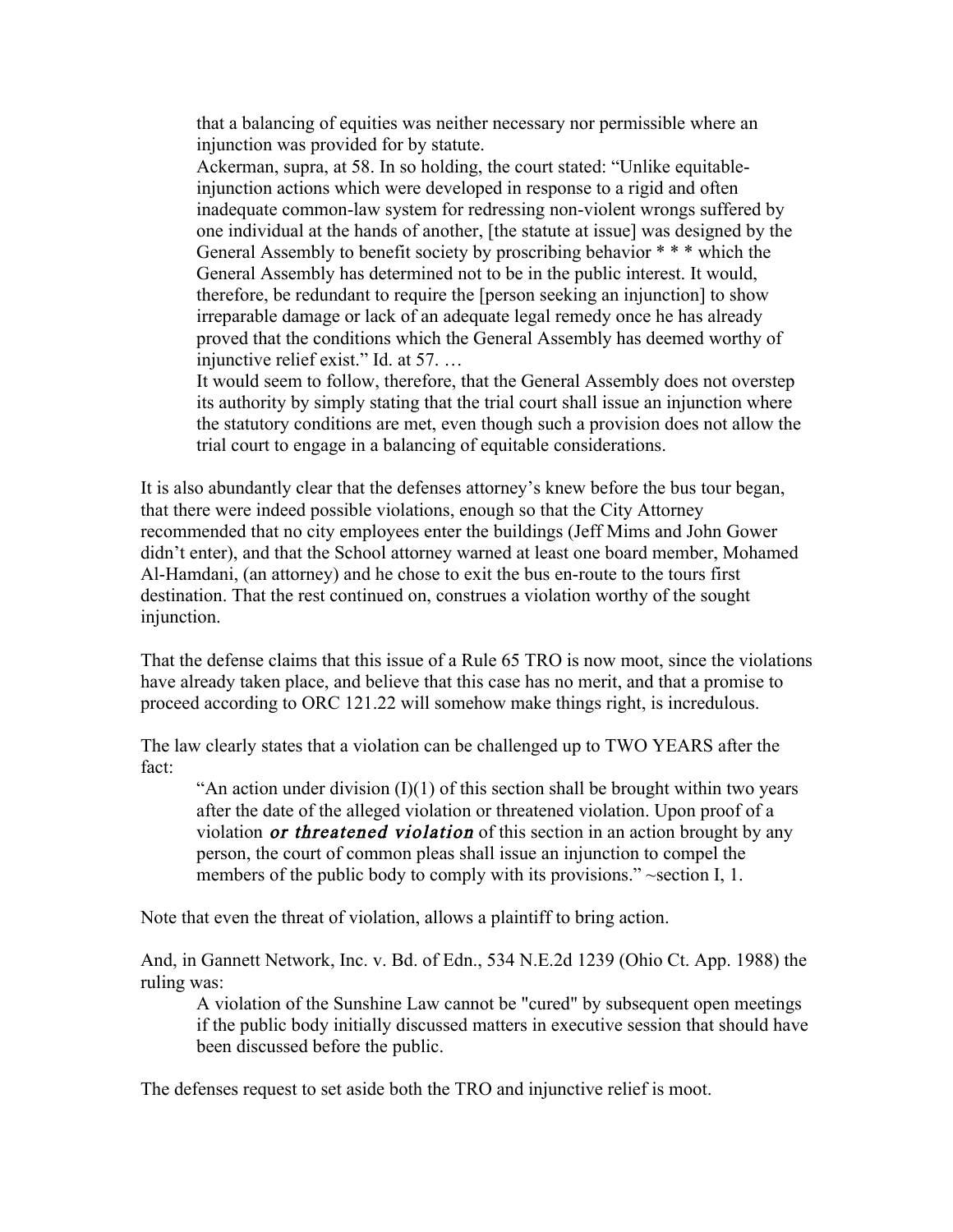The court should also know that both Mims and Walker who have been in office for multiple terms, should have completed training according to the Ohio Auditors website:

Ohio Revised Code §109.43(B) and 149.43(E)(1) require that officials elected to statewide or local office receive three hours of Public Records training for each term of office….

We offer seminars on the topics of Record Retention Basics, Ohio's Public Records Act, and Ohio's Open Meetings Act. Additionally, we offer the Certified Public Records Training established by House Bill 9, which covers all three of the aforementioned topics.

Cite: https://www.ohioauditor.gov/open/trainings.html

Yet they willfully and knowingly continue with meetings, and the secret tour, despite my steadfast objection to any meeting in private. I've always been told that "ignorance of the law is not a defense" and I would suggest their actions not only showed ignorance, but that they intentionally and willfully broke the law and are due the injunction that 121.22 requires.

All that is left, is to issue an injunction, and for the plaintiff to present the arguments in court, at the earliest time possible, to demonstrate all the times that these individuals broke the Sunshine laws to determine the number of times to award \$500. I have video of all the meetings available on YouTube, which I expended considerable time, effort and money to create.

The facts will show that after I stopped the initial illegal meeting on January 9, 2018, the defendants had access to legal advice, and should have fully studied the Sunshine laws before meeting once again on January,  $24<sup>th</sup> 2018$  where they still felt the need to say that these meetings didn't have to be held in public. Since this meeting was held without posted public notice and agenda, it was also not in compliance.

Despite my multiple attempts to notify the board that the private bus tour was illegal, they then proceeded, where information was given in a rolling conference room, outside of the view of the public and without cameras.

I have attached the documents that were distributed for discussion in the moving conference room (bus) meeting, that I acquired through a public records request. This is irrefutable evidence that the tour was indeed a meeting where issues of public importance were distributed and discussed. [ATTACHMENT 3, Public Records Request of Feb 6, 2018, ATTACHMENT 4, Public Records delivered Feb 8, 2018, Documents from the tour, not made available to the public without intervention] ORC 121.22

(3) Irreparable harm and prejudice to the party that sought the injunction shall be conclusively and irrebuttably presumed upon proof of a violation or threatened violation of this section.

Which leads to ORC 121.22 clearly stating: